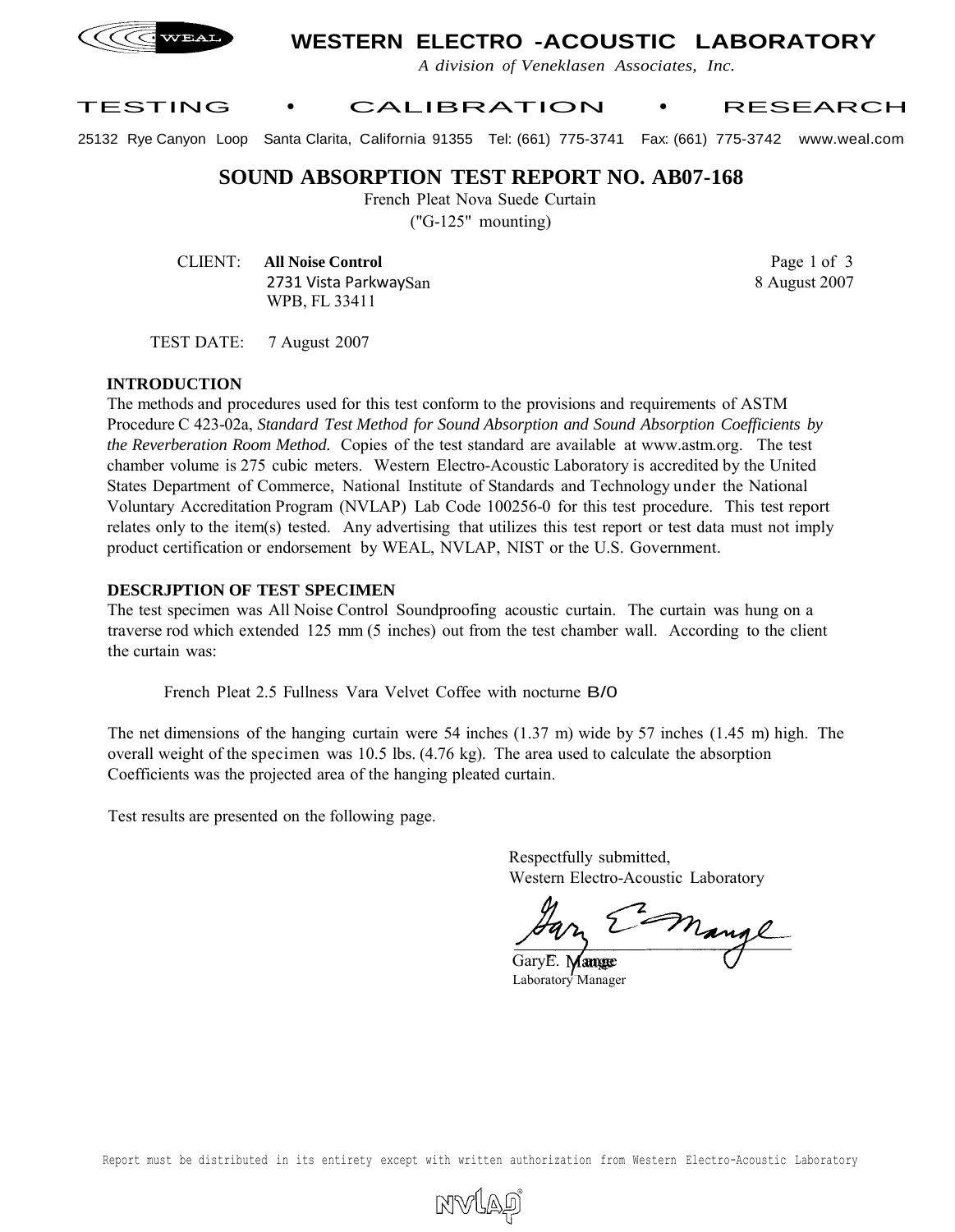# **SOUND ABSORPTION TEST REPORT NO. AB07-168**

TEST DATE: 7 August 2007

Page 2 of 3 8 August 2007

Mounting per ASTM E 795-00: Type G-125

Area tested:  $21.38 \text{ ft}^2 (1.99 \text{ m}^2)$ 

Temperature: 78.0° F Humidity: 49.5%

#### **TEST RESULTS**

| Frequency<br>in Hz | Absorption<br>Sabins<br>in | Absorption<br>Coefficients |
|--------------------|----------------------------|----------------------------|
| 100                | 5.9                        | 0.28                       |
| 125                | 2.3                        | 0.11                       |
| 160                | 4.0                        | 0.19                       |
| 200                | 6.0                        | 0.28                       |
| 250                | 6.9                        | 0.32                       |
| 315                | 19.9                       | 0.93                       |
| 400                | 21.4                       | 1.00                       |
| 500                | 21.0                       | 0.98                       |
| 630                | 21.3                       | 1.00                       |
| 800                | 20.4                       | 0.96                       |
| 1000               | 20.1                       | 0.94                       |
| 1250               | 20.6                       | 0.96                       |
| 1600               | 20.1                       | 0.94                       |
| 2000               | 20.9                       | 0.98                       |
| 2500               | 21.9                       | 1.02                       |
| 3150               | 23.1                       | 1.08                       |
| 4000               | 22.7                       | 1.06                       |
| 5000               | 26.8                       | 1.25                       |
|                    |                            | NRC 0.80                   |

**1/3 Octave Band Absorption Data** 

**SAA 0.86** 

Report must be distributed in its entirety except with written authorization from Western Electro-Acoustic Laboratory